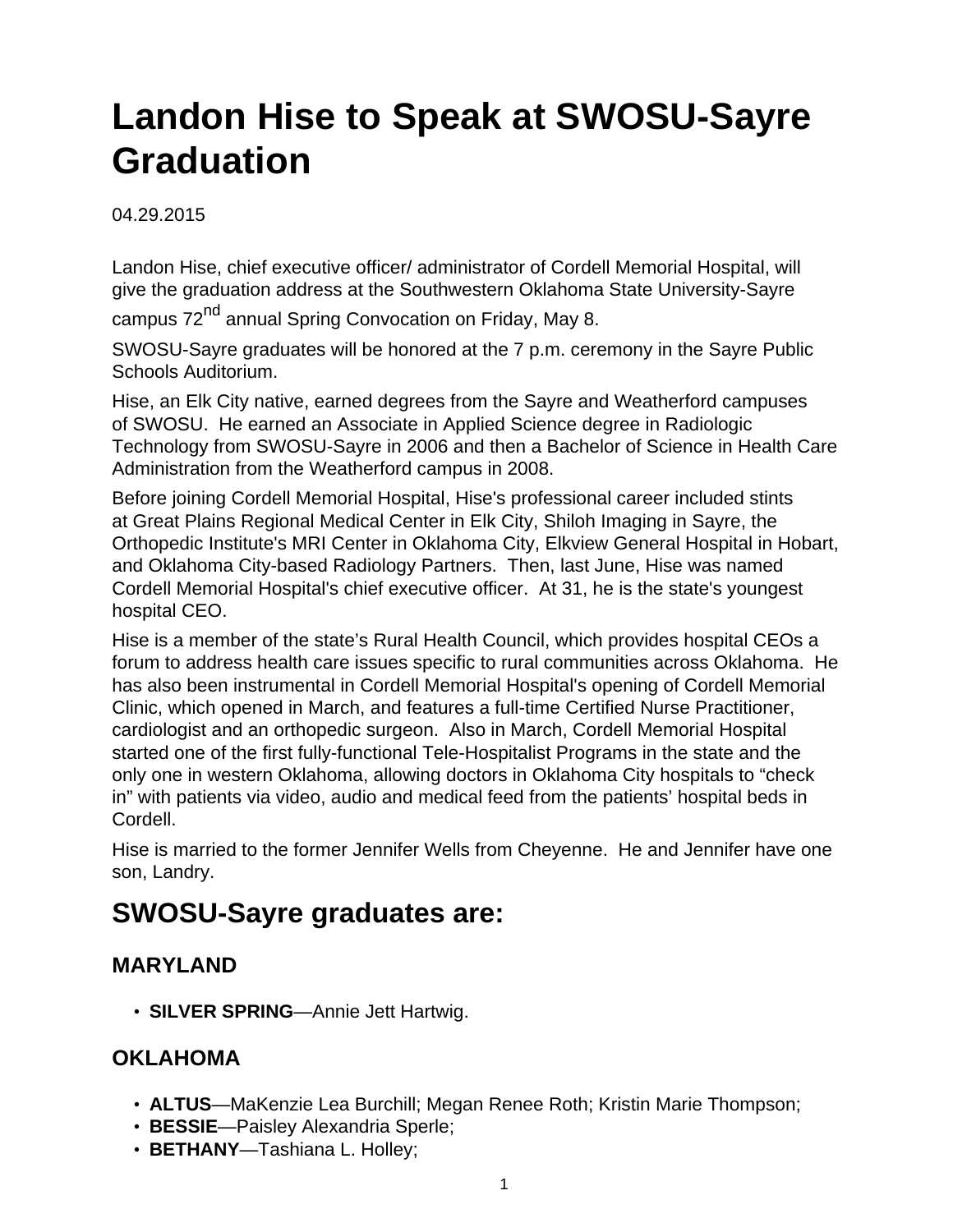- **BOSWELL**—Meagan Raye Burns;
- **BURNS FLAT**—Pansy Denise West;
- **CACHE**—Allen Durbin Jr.; Alicia Michelle Richey;
- **CANUTE**—Tiffany Jackson; Devon De'nea Warnke;
- **CARNEGIE**—Maci Lyn Robnett;
- **CHICKASHA**—Jamie Nicole Olsen;
- **CLINTON**—Diana Cruz Pineda; Stacie Nicole Sawatzky;
- **DRUMMOND**—Morgan Elaine Kuykendall;
- **DUKE**—Benny M. Barnes;
- **DUNCAN**—Mark Lee Kendall; Brooklyn Elizabeth Scott;
- **EAKLY**—Robert C. Palmer;
- **EDMOND**—Vera Idaly Altamirano Olivas;
- **EL RENO**—Tanner Scott Holsted;
- **ELK CITY**—Kerry A. Allen; Shelby Lynn Baker; Kayleigh Mikal Bankston; Samantha Brooke Barnett; William Paul Lester Barr; Morgan Lyn Branham; Brittanie Christine Burnam; Kelsey Elaine Carson; McKenzie Ann Housh; Alexis Lynn Colten; Tasia Deion Davis; Avery Chance Dixon; Jessica Renee Dorado;Tinae Renee Erwin; Nicole Felice Galindo; Terra Raenay Goodfellow; Houston Hill; Katie Elizabeth James; Leann Star Maldonado; Kammie Elizabeth McAbee; Alyssa Danea Friesen Miller; Whitney D. Morris; Tori Danielle Parrish; Bobbi Jo Rowland; Kathryn Taylor Skelton; DeShawna Marie Smyth; Yatheda C. Takacs; Kimberly Lareda Werner; Payton Myriah LaGuinn Wright;
- **ENID**—Kenda Danielle Case; Shelby Lynn Josey; Kourtney Danielle Speece;
- **ERICK**—Kimberly Dawn Woolsey;
- **FORGAN**—Rachel Elise Stout;
- **FOSS**—Aaron Rush Daugherty;
- **FT. COBB**—Kylee Rachelle Craddock;
- **GRANITE**—Danny Lee Trevino;
- **GUYMON**—Valerie Anne Chain;
- **HAMMON**—Erica Paige Baker; Kelsey Nicole Baker;
- **HARRAH**—Corrine N. Stanley;
- **HENNESSEY**—Kelli Leanne Quimby;
- **HINTON**—Cady Ann Craddick;
- **HOBART**—Jennifer Lynn Decker;
- **HOLLIS**—Myriah Estelle Buckner;
- **HYDRO**—Austin Michael Farrand; Tess Alexandra Phillips;
- **INDIAHOMA**—Britney Michele Smith;
- **LAWTON**—Rebekah Jane Bowers; Franki Elizabeth Deluca; Taylor Symone Hopkins; Chandra Murrell; Taylor R. Rainey; Jordan Leigh Wood;
- **MANGUM**—Amie Wilhite;
- **MARLOW**—Erin Nicole Crosby;
- **MIDWEST CITY**—TresShawn Jeanette Robinson;
- **MINCO**—Julie Nicole Rice;
- **MOORE**—Rachel Michelle Taber;
- **MOORELAND**—Newly T. Abbott; Erika Nicole Stubbs;
- **MOUNTAIN VIEW**—Baylee Cheyenne Sheperd;
- **MUSTANG**—Erin Elizabeth Fields; Kristi Lynne Eirwin-Winters;
- **MUTUAL**—Whitney Nneka Oji;
- **NEWALLA**—Lauren Michelle Parenica;